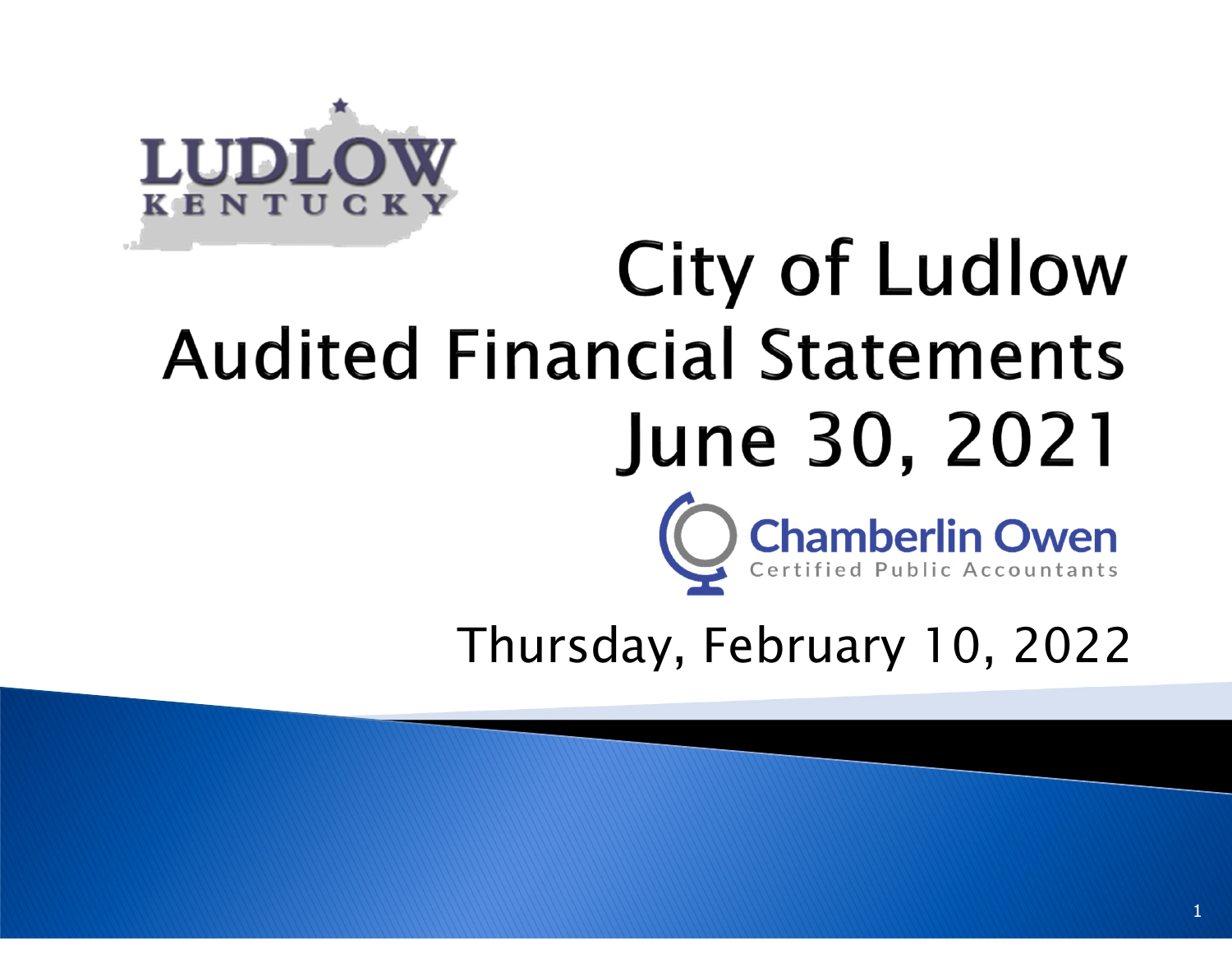### **Audit Opinion**

 $\triangleright$  In our opinion, the financial statements present fairly, in all material respects, the financial position of the City of Ludlow, Kentucky as of June 30, 2021 and the respective changes in financial position for the year then ended, in conformity with accounting principles generally accepted in the United States of America.

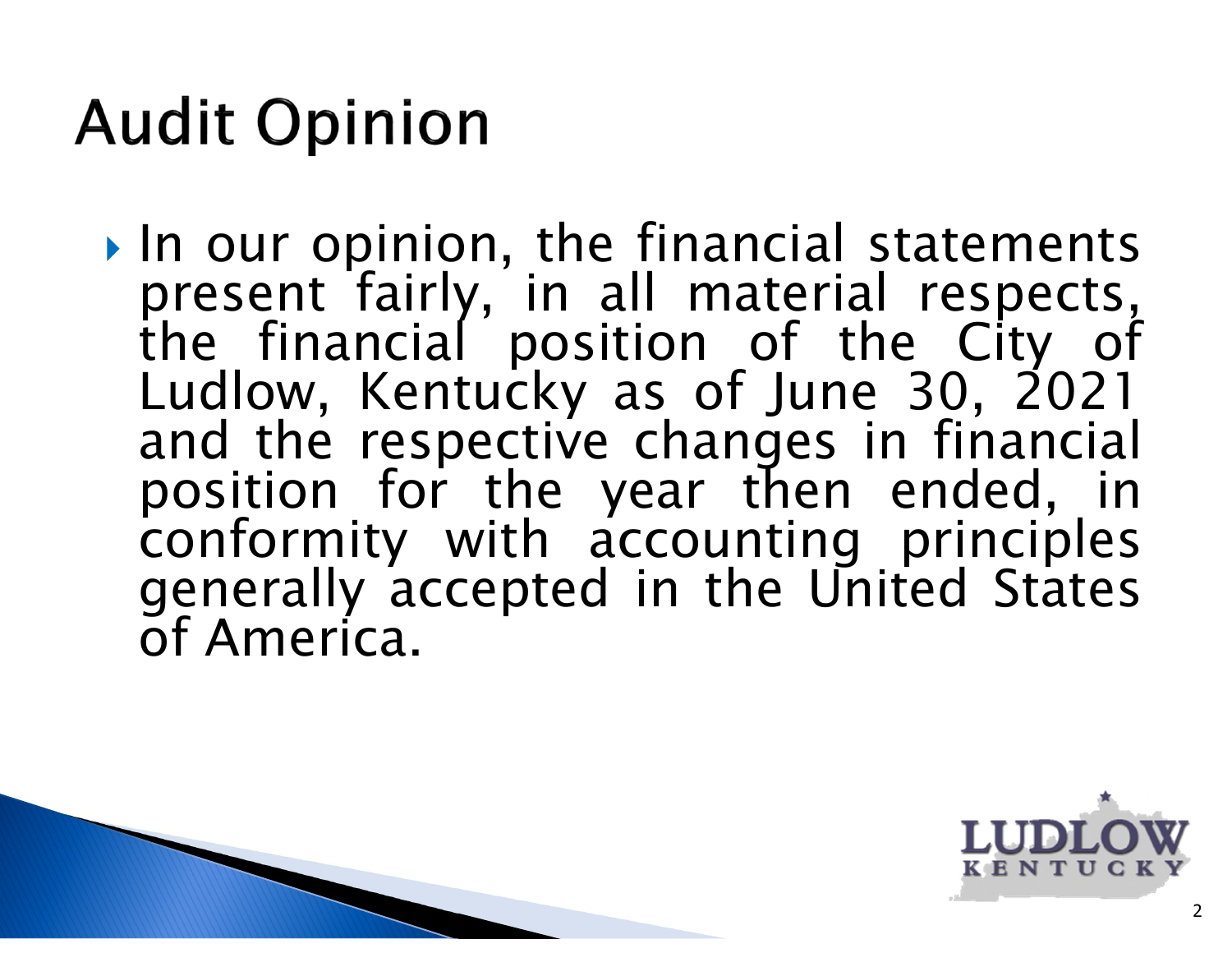### Compliance & Internal Control

- ▶ No Matters Involving Internal Control over Financial Reporting and Operations were Material Weaknesses or Significant Deficiencies in Accordance with Government Auditing Standards
- ▶ One item of Non-Compliance with KRS statutes, grant agreements, loan agreements, etc. to report
	- o The City spent \$371,094 more than the approved budget for the fiscal year in the general fund which is in violation of KRS 91A.030.

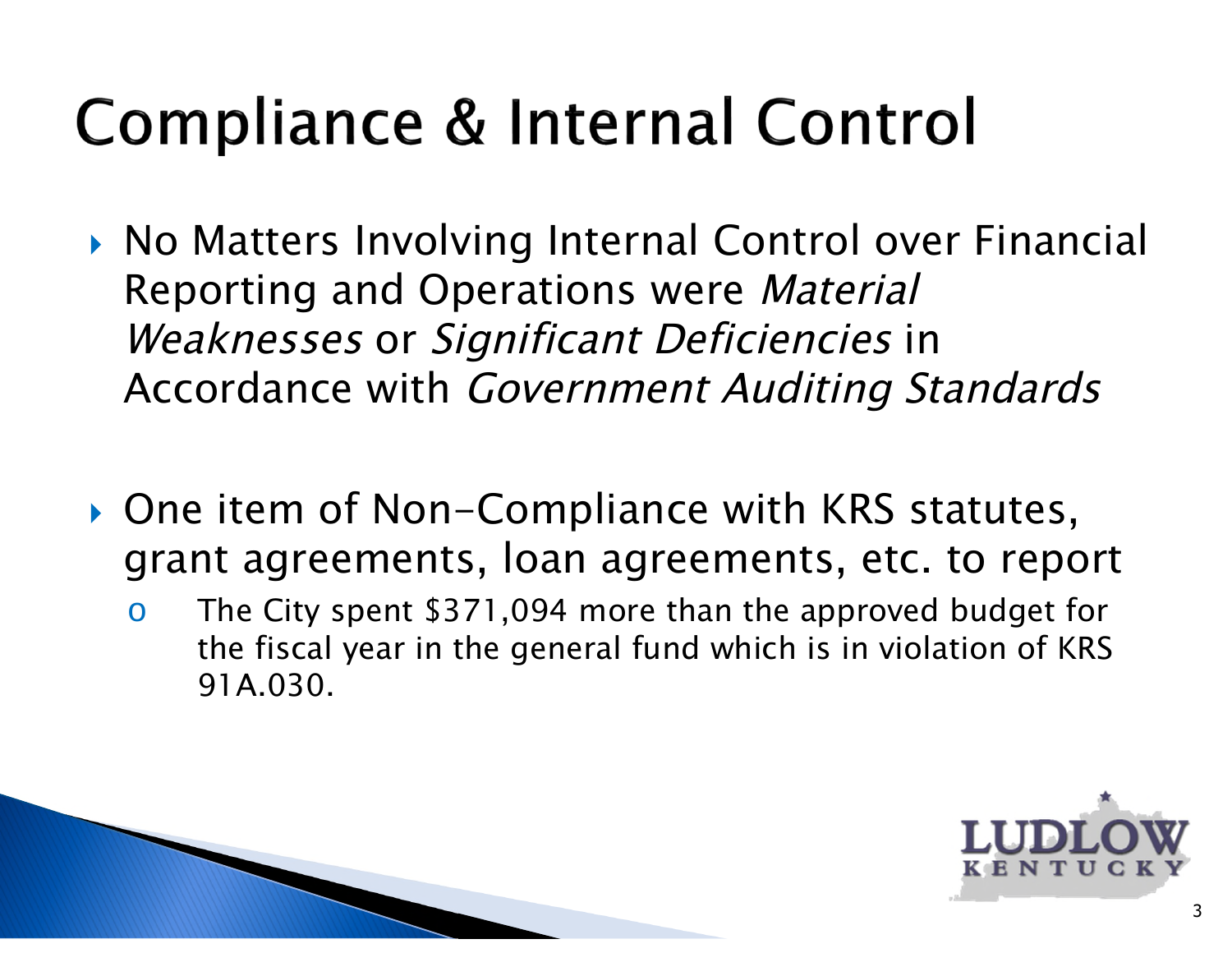## **City of Ludlow**

Governmental Funds - Fund Balance Comparison As of June 30th

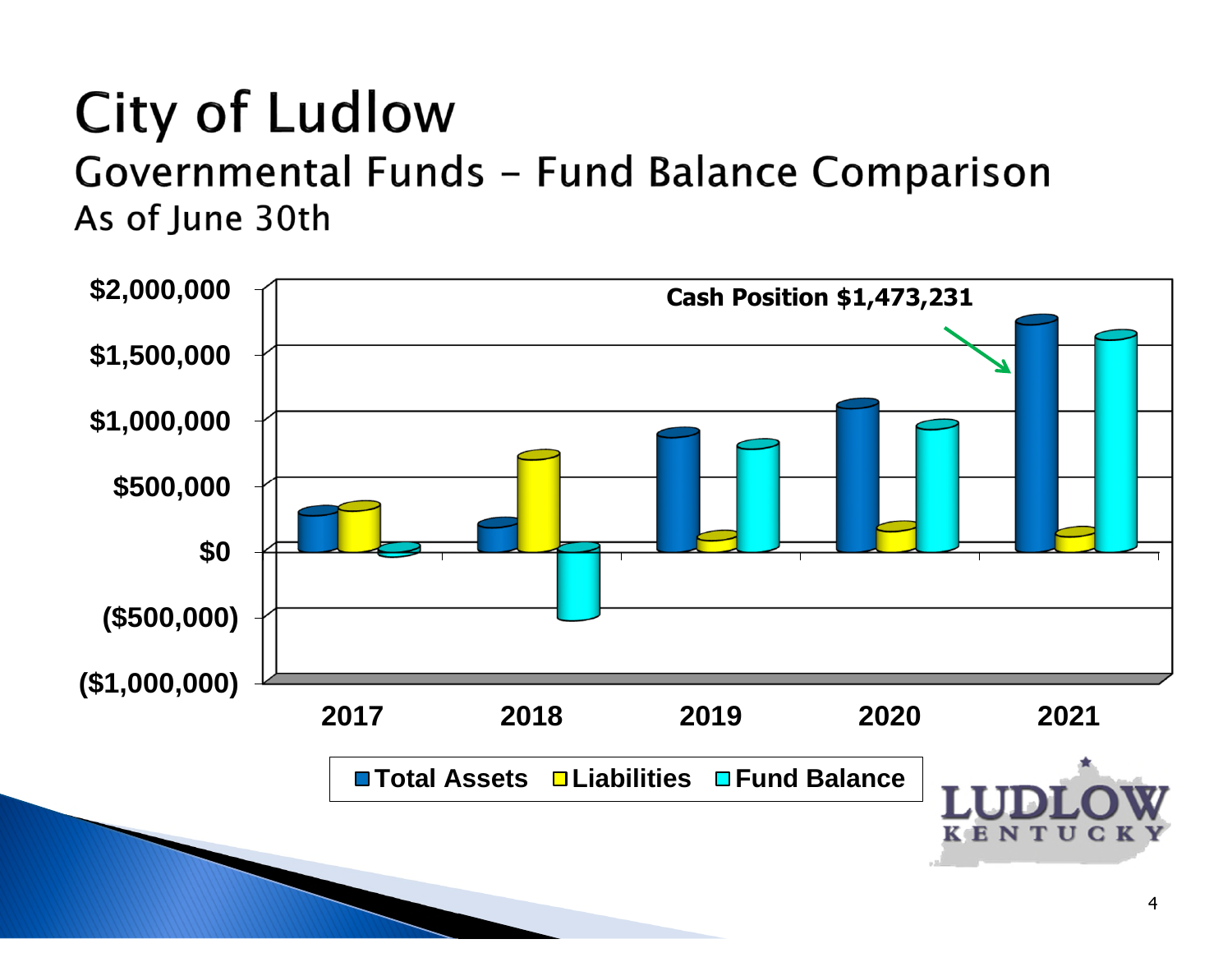#### **City of Ludlow** City Wide - Debt Comparison As of June 30th

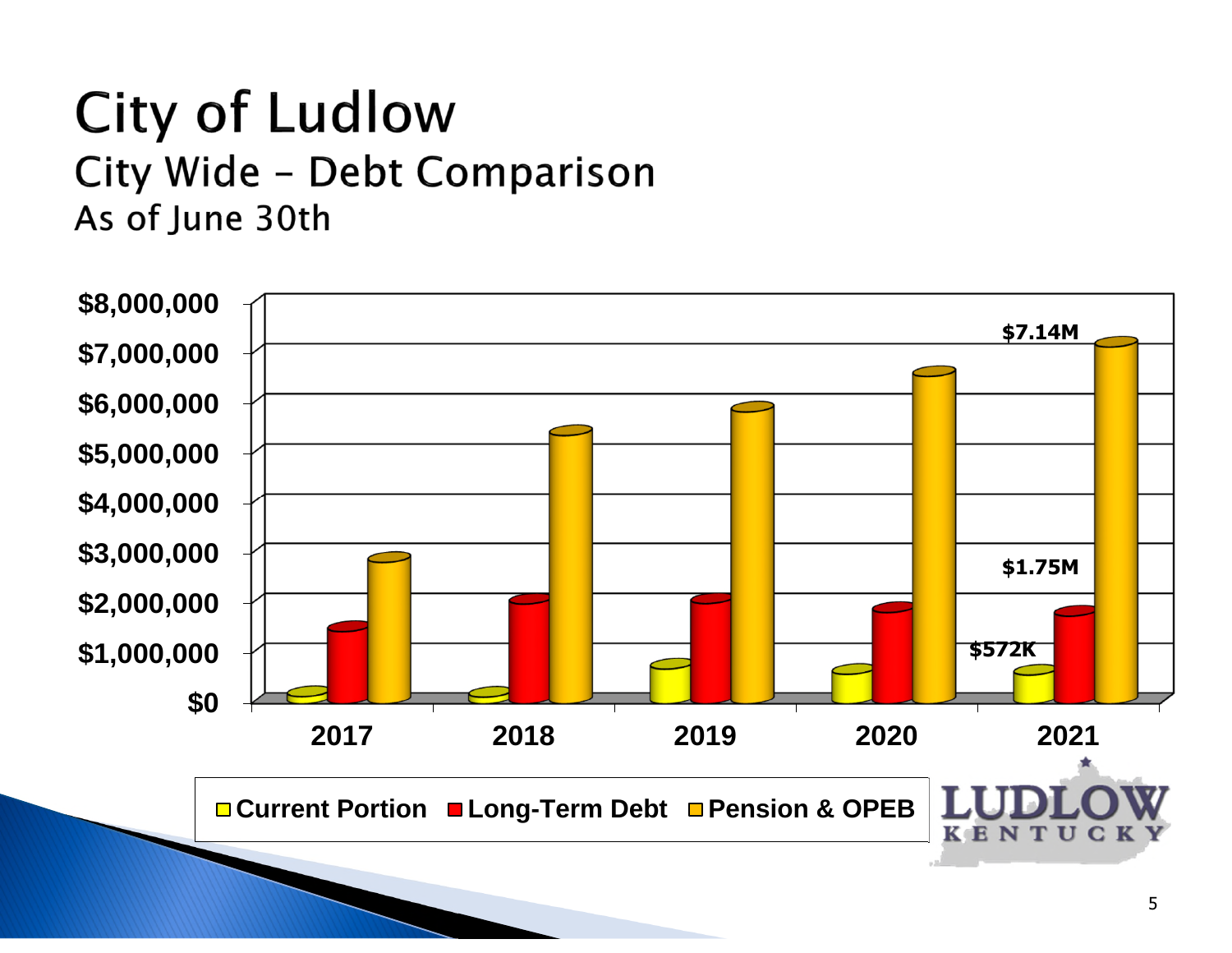### **City of Ludlow**

Revenue vs. Expenditures (All Funds) For the Years Ended June 30th

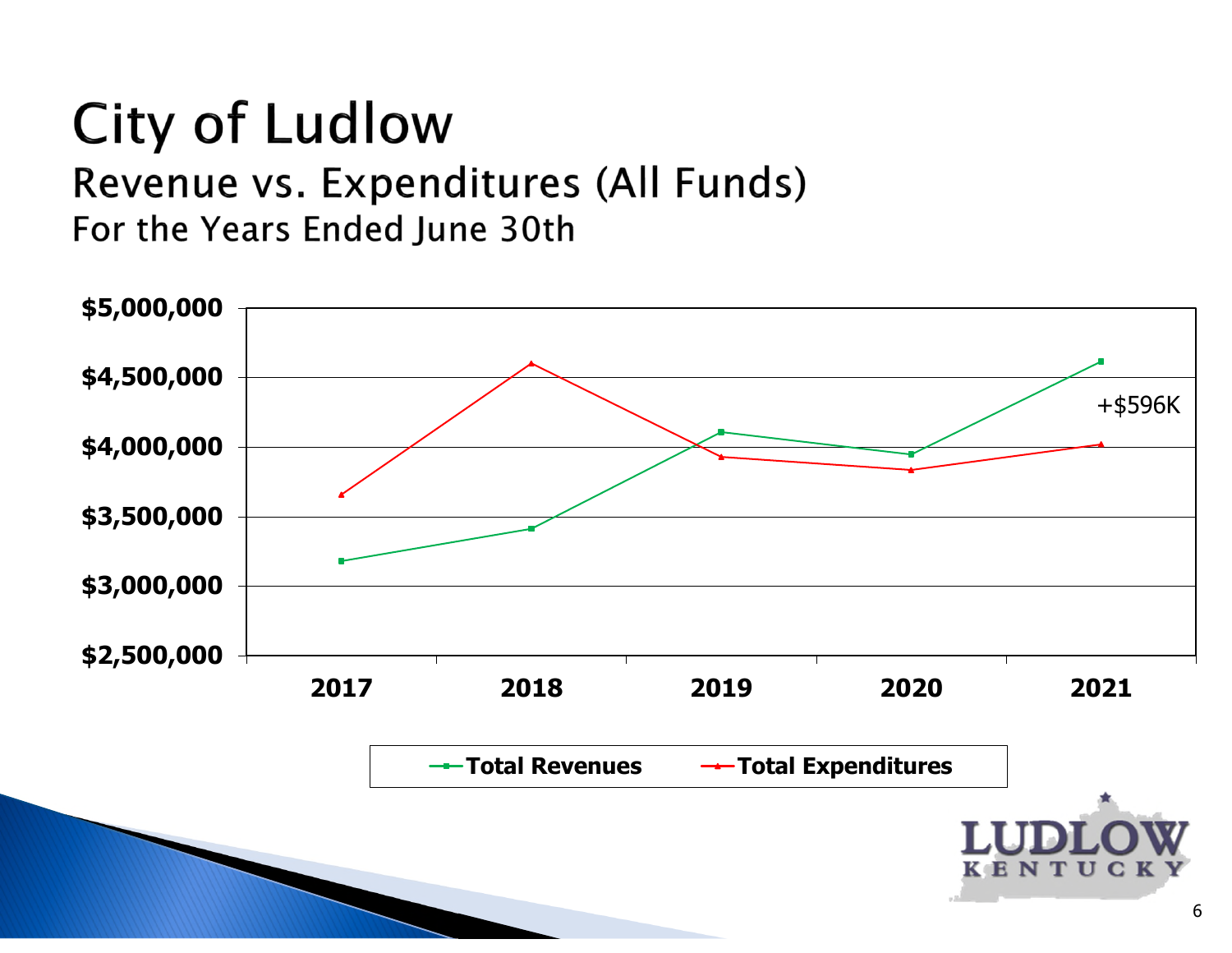#### **City of Ludlow Revenues by Source** For the Year Ended June 30, 2021 Total Revenues -  $$4,615,454$  +17%

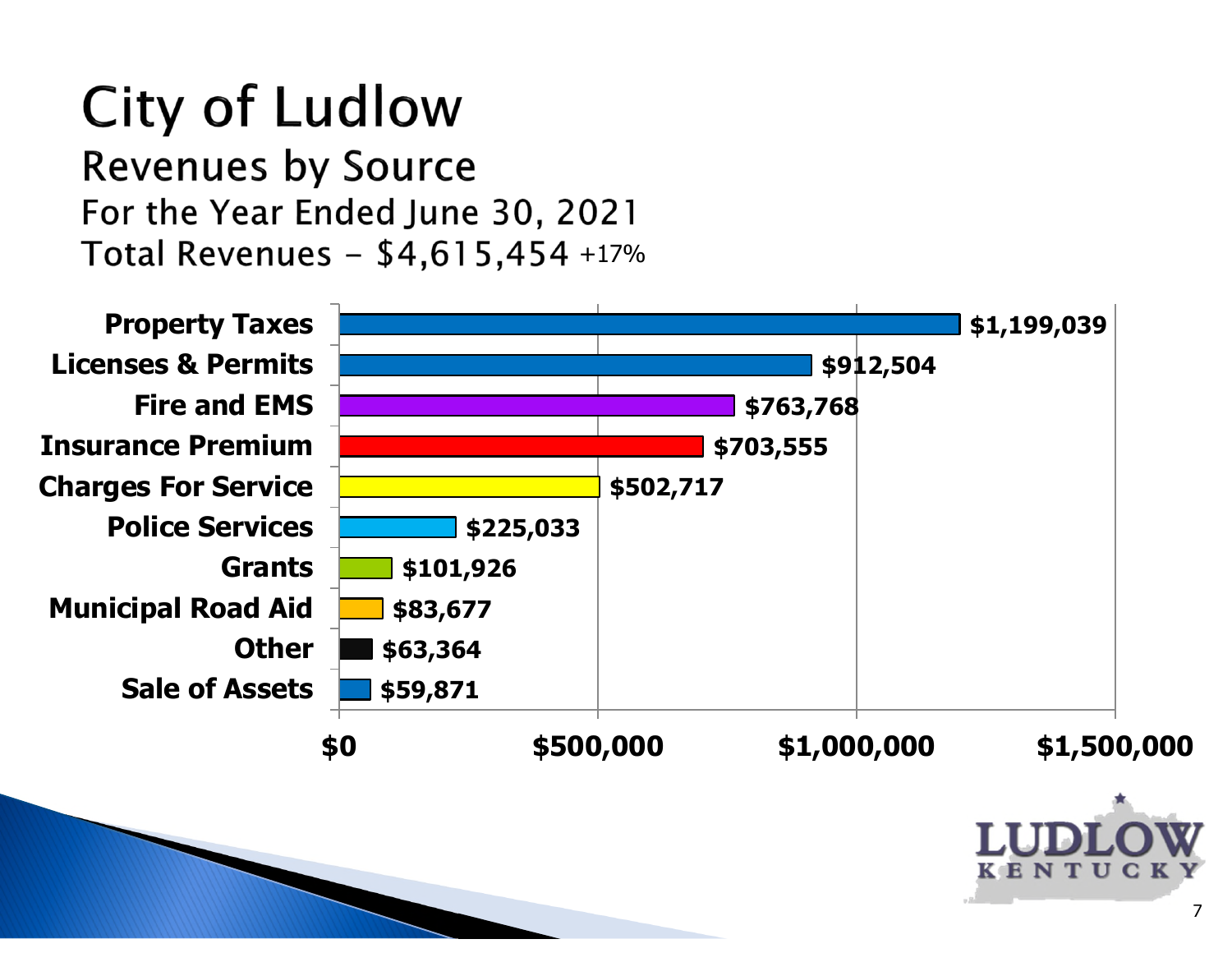#### **City of Ludlow Expenditures by Function** For the Year Ended June 30, 2021 Total Expenditures - \$4,019,723